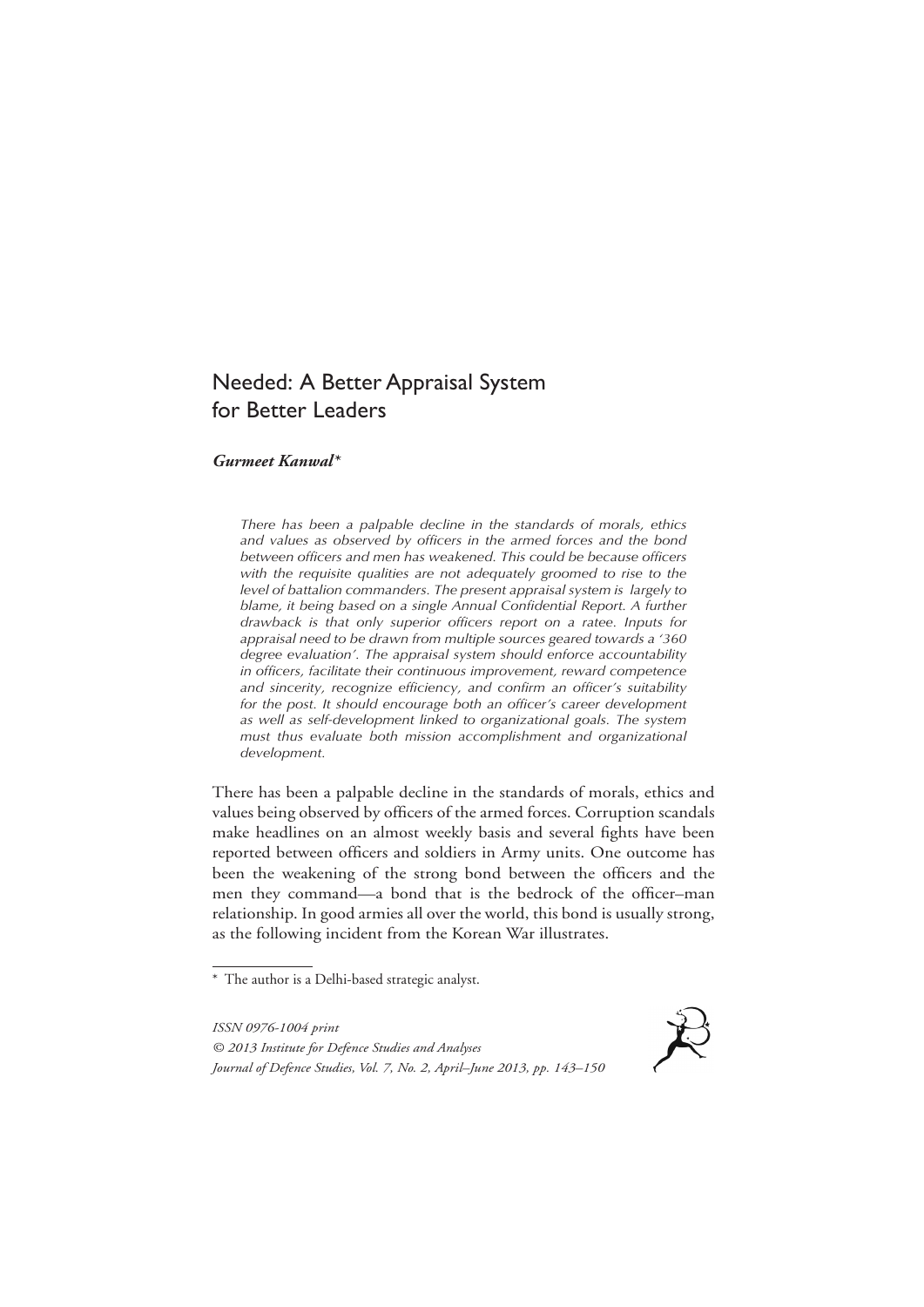General Matthew B. Ridgeway took over command of the United States (US) Eighth Army in Korea soon after it had been beaten back to the Pusan Perimeter. His first task was to firm up the defences and restore morale. While on an inspection tour late on a cold winter evening, the General stood by the side of a dark road as a group of tired Marines went by, carrying heavy loads. One young Marine, too laden to bend down, was tripping over the laces of his boot. In the semi-darkness, he called out to the stationary group: 'Hey, will one of you SOBs tie my boot?' General Ridgeway, the Commander of the Eighth Army, knelt in the Korean mud and tied the GI's boot laces.

He did not do so for show, but because of an innate impulse to help a fighting soldier, a man in trouble who needed help. It was a soldier-tosoldier bond—no more, no less. Soldiering is first and foremost a soldierto-soldier bond, before it is anything else. Sadly, it is a bond that has become weak today, and one of the major reasons for this is that officers with the required qualities are not being groomed to rise to the level of battalion commanders. Worse, some of the good officers are not being promoted to higher rank because of the shortcomings in the appraisal system. Also, the malaise of sycophancy has taken deep root and is leading to cut-throat competition.

The present appraisal system is tried and tested and has been functioning well, but some weaknesses have crept in. It could be said that about 80 per cent of the promotions are of competent officers and most of their peers approve of those promotions. However, about 5–10 per cent undeserving cases also manage to get promoted. And about 5–10 per cent deserving cases get left out for various reasons. But perceptions matter, and the perception among a large number of officers is that the appraisal system is not optimally structured and that promotion boards are actually rejection boards.

#### **Weaknesses in the Appraisal System**

First of all, the entire appraisal system is based on a single Annual Confidential Report (ACR) every year. Quite obviously, there is inadequate periodic feedback. The ratee is not given periodic performance counselling. He is not called by the initiation officer (IO) or the reviewing officer (RO) during the year and he is seldom told about the weaknesses that he needs to rectify. If we wish to graduate to transformational leadership, periodic feedback is of critical significance.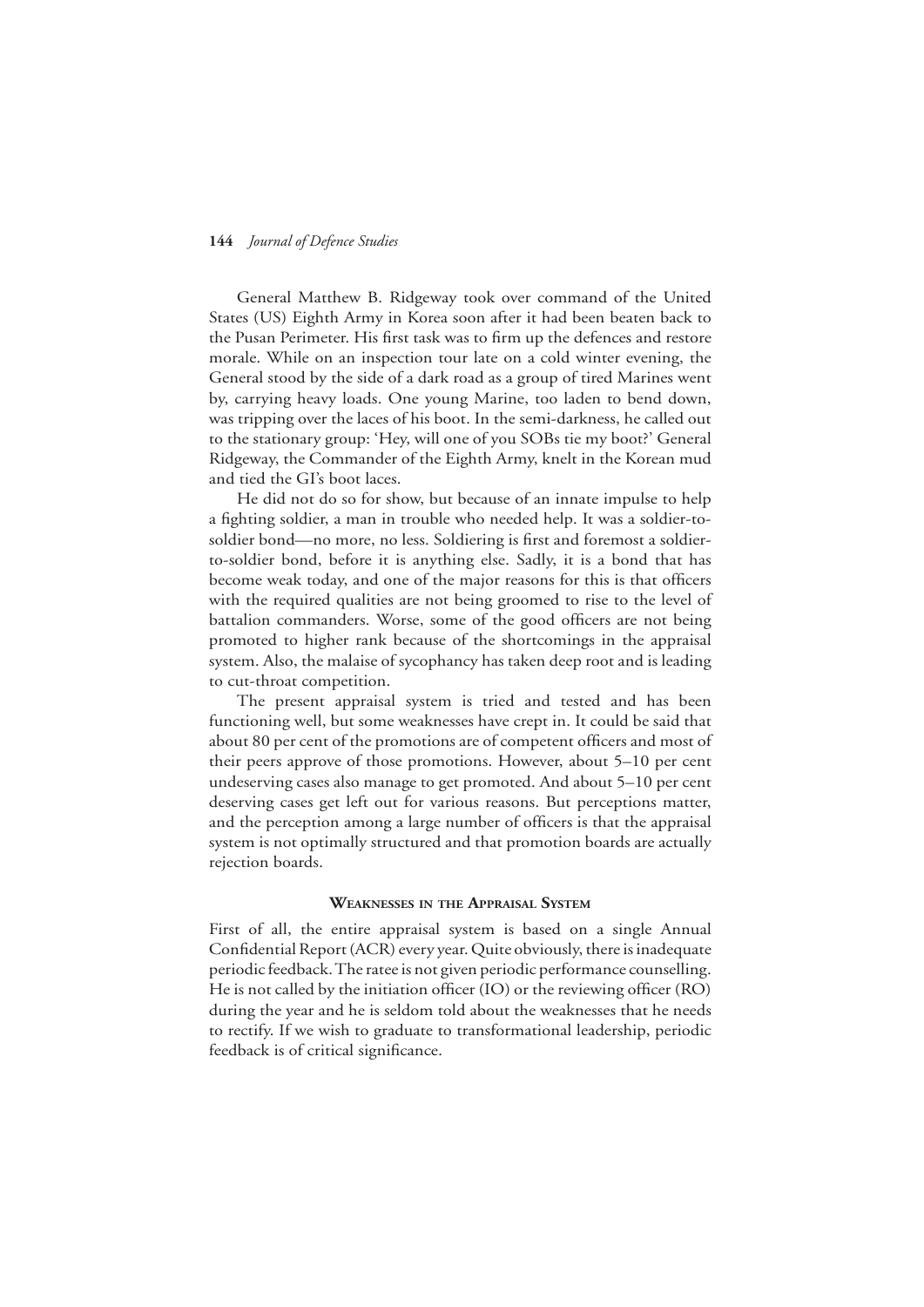Another major drawback is that only superior officers report on a ratee. They may sometimes miss out on certain glaring characteristics which show the ratee in poor light. And, therefore, as the appraisal system is based on reporting by superior officers only, it is conceptually an inadequate system. General Walter Umer (Retd.) had said, 'Only the led know for certain, a leader's moral courage, consideration for others and commitment to the unit above self.'1 A superior officer may not always be as well aware as peers and subordinates. Of course, the best superior officers would be also aware, but here we are talking of the average superior officer who writes the ACR. Multi-source appraisal would provide better evaluation.

The inputs for appraisal must be from multiple sources. This is called 360° evaluation. The emphasis is on judging individual performance. And individual performance is really a reflection of the immediate goals that have been set for the ratee. For example, in counter-insurgency operations, taking stock of a unit's 'kills', terrorists apprehended, and arms recovered is usually the basis for quantitative performance, but it does a lot of damage and harm to the overall aim of fighting insurgency.

The ability to develop and nurture the organization is not being adequately assessed. The system rewards mission accomplishment at the risk of undermining the growth of the organization. It is not realized that both are equally important. 9–9 leadership on the Blake and Mouton leadership grid stands for the highest regard for mission accomplishment and the greatest respect for the welfare of individuals under command as well as for the growth of the organization. This is not being currently assessed. Therefore, the present system encourages transactional leadership rather than transformational leadership. There is a technical reporting channel and that too has major shortcomings.

## **What should the System Do?**

The ultimate aim of an appraisal system must be to lead to selfdevelopment that is consistent with organizational goals. The system must encourage an individual to develop himself further. The appraisal system should make officers accountable, facilitate continuous improvement, reward competence as well as sincerity, recognize efficiency, and confirm an officer's suitability for the post. This is not happening in the present system. Sometimes, people have to be reverted from appointments that have been assigned to them, particularly in places like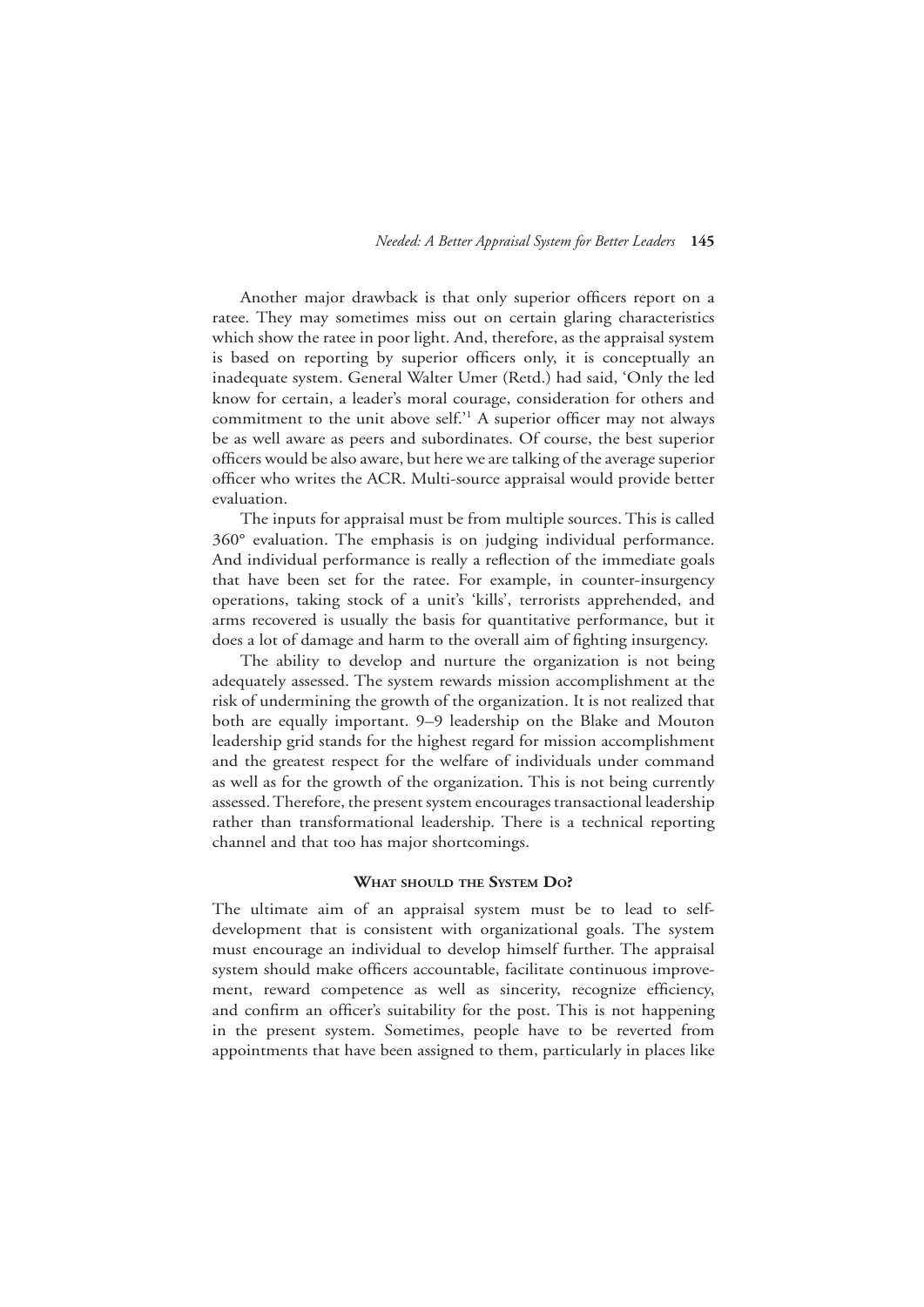the Military Operations Directorate, if they are not found to be up to the mark.



*Moving towards* Moving towards *magnetic cohesion…*

**Figure 1** Is His Team Aligned?



**Figure 2** Team Spirit—Common Goals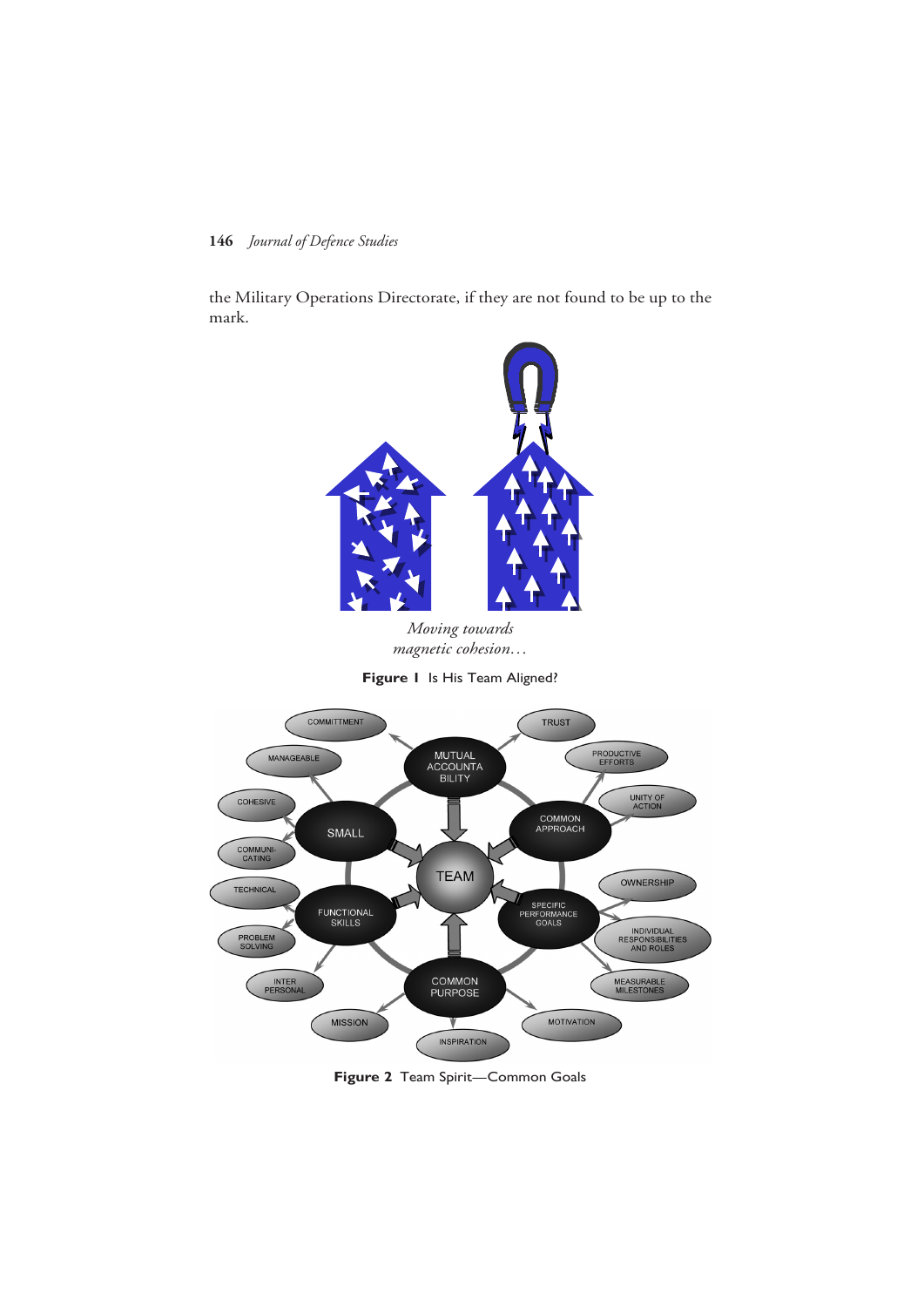The system should aim towards developing a team (see Figure 1). It should seek to assess whether an officer encourages teamwork, team spirit and team formation. It must also assess whether he encourages a move towards a magnetic cohesion in his subordinates, rather than disjointed functioning—with people pointing in different directions and working towards ends that do not contribute to a common goal. In an organisation like the army, teamwork is the key to success (Figure 2).

## **Present Annual Confidential Report**

The present system of ACRs merits review. It has essentially three major parts.

- 1. *Personal Qualities:* The first part is the assessment of personal qualities and these are: physical attributes; drive; determination and decisiveness; dependability; moral courage; integrity; loyalty; ingenuity and initiative; maturity; tenacity; and communication skills. All of them are valid; all of them are relevant. However, integrity is rated from 1 to 9. What does it mean? That sometimes an officer exhibits integrity and sometimes he does not? This needs to be reviewed. Either an officer has integrity or he does not.
- 2. *Demonstrated Performance:* The next part is the assessment of demonstrated performance. The key parameters are: knowledge of own arm and other arms and services; effectiveness in training; ability to motivate; effectiveness in administration; equipment management; and dedication to the organization.
- 3. *Potential for Promotion:* Potential for promotion is the third part that is covered in terms of quantitative rating. The points covered under this head are: foresight and planning; delegation; vision and conceptual ability; tolerance for ambiguity; and professional competence to handle higher appointments.

The present system does not have a component of self-assessment. In the banking sector, the first part in the confidential report is: 'What were the goals set for you during the year and how much have you achieved?' The ratee is required to report on the goals set and his achievements. This is a good system, which the Army must study.

All the qualities assessed in the present appraisal system carry the same weightage. The ability to communicate surely cannot rate at the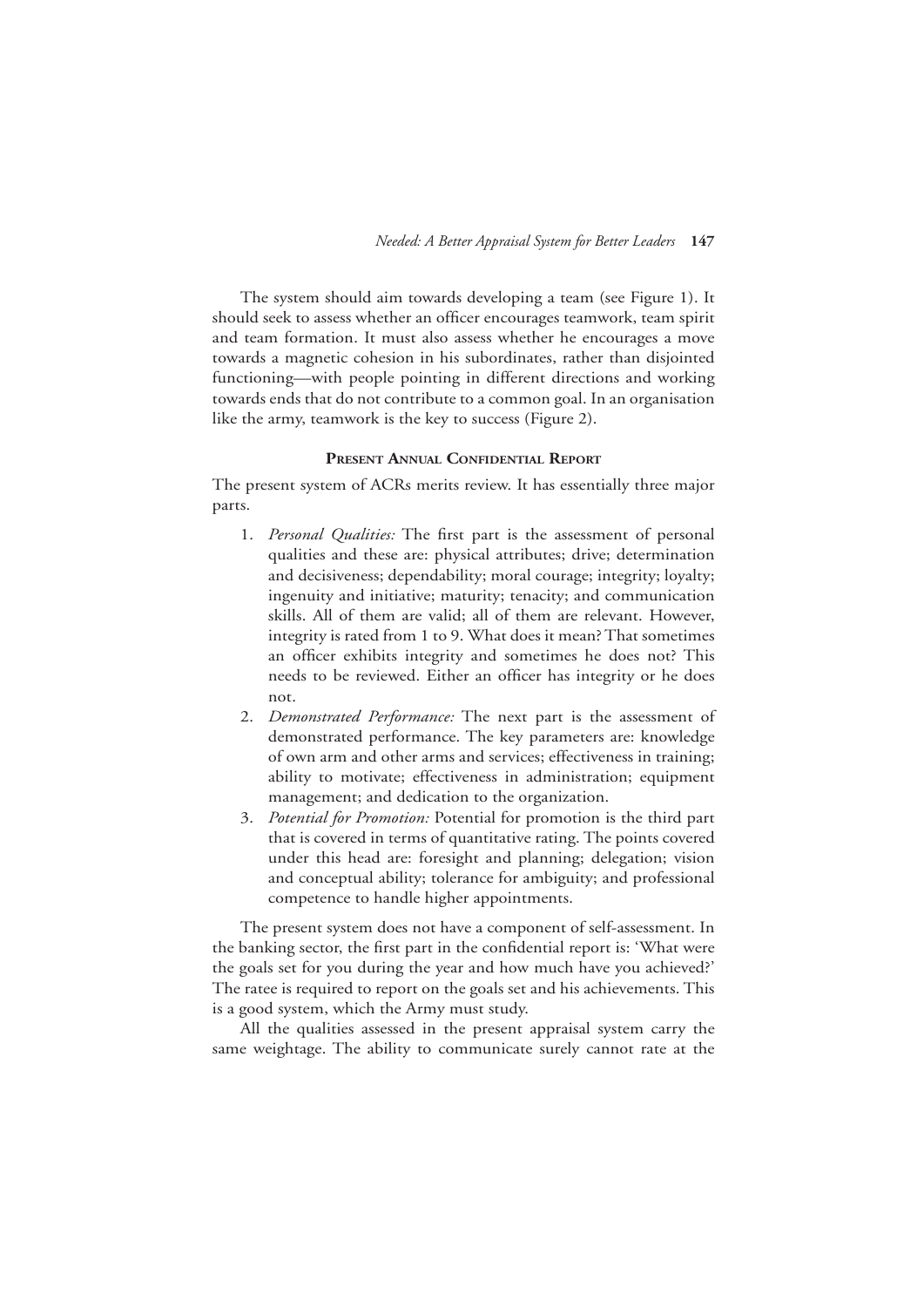same level as professional competence. So, we need to introduce a system in which appropriate weightage is assigned to the qualities being judged.

#### **Recommendations**

It is time to make some changes in the present appraisal system so as to refine it and make it more suitable for organizational effectiveness. These changes are discussed next.

## **360° Appraisal System**

To correctly judge the character, performance and potential of any individual, feedback should be incorporated from all concerned superiors, peers and subordinates. To create a positive atmosphere and provide honest inputs for self-improvement for each individual, there is a requirement to have regular discussions of performance of the ratee. This is known as the 360° appraisal system and has proven advantages. It helps in identification of strengths for the development of a ratee's career and identification of weaknesses for his training and self-development or self-actualization. A well-designed performance appraisal system leads to increased motivation levels. The 360° system will not be easy to implement, but it is worth trying out. The benefits will be evident over a secular time frame.

## **What Should be Assessed?**

More emphasis should be laid on the following qualities (see Figure 3):

1. *Professional Competence:* knowledge and application, achievement of targets and other quantifiable results.



**Figure 3** Key Qualities<sup>2</sup>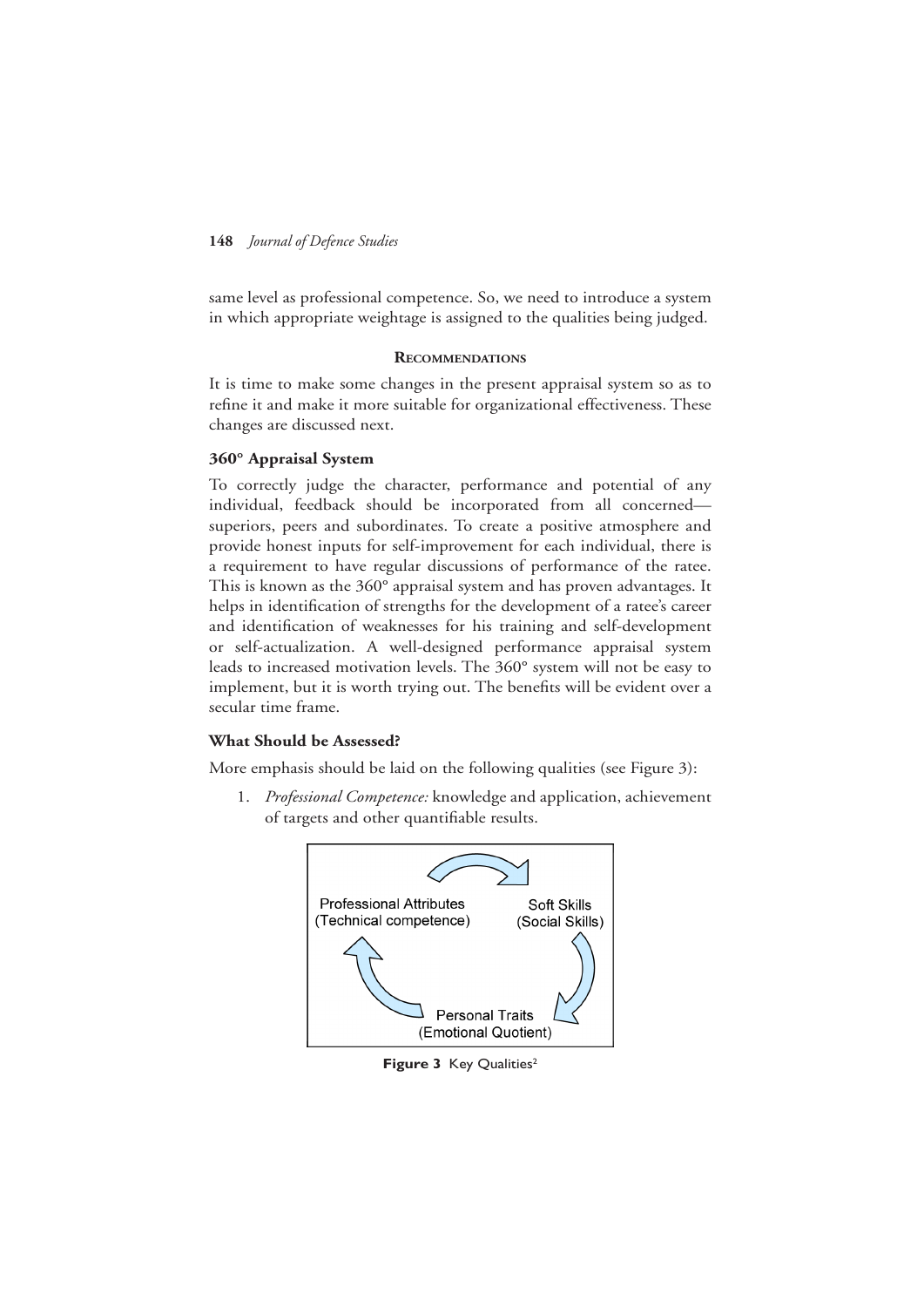- 2. *Soft Skills:* leadership and goal clarity, relationship management and communication skills.
- 3. *Personal Traits:* honesty, integrity, sincerity, morality, ethical standing, etc.

## **Assign Appropriate Weightage**

Each of the qualities and parameters assessed should be given a weightage in the order of importance. Also, appropriate weightage should be assigned to the inputs received from various assessors. This is one particular set of weightage that could be considered:

- 1. Reporting by superiors: 60–70 per cent weightage.
- 2. Reporting by peers: 10–15 per cent (but only when the officer is serving in a peer network that is at the functional level, for example, company commanders are a peer group).
- 3. Reporting by subordinates: 10–15 per cent.
- 4. Suitable weightage for self-appraisal too.
- 5. To reporting by customers: 5–10 per cent (in the case of services). For example, if somebody is heading a supply depot, the infantry battalion, the artillery regiment—the users dependent on the supply depot—must also be able to say whether they are satisfied with the services being provided.

## **Appraisal Interview**

Finally, it is extremely important to conduct an appraisal interview, which should be methodical and detailed. A commanding officer, by and large, calls an officer in and tells him to sign his ACR. The officer takes, maybe, 30 seconds, signs it like a good soldier, pretends not to read or even glance at the quantitative rating and he is out, and the next officer is in. That is not a proper appraisal interview. A genuine appraisal interview should do the following: ask for self-assessment; invite participation; express appreciation; express criticism in a positive manner; seek to change behaviour, not the person; focus on solving problems; be supportive; establish goals; and follow up on day-to-day basis.

We live in an era of strategic uncertainty. We need to devise an appraisal system that avoids the promotion of undeserving cases, even if it be by a margin of 5–10 per cent, to ensure that the corresponding number of deserving candidates do not lose out on their promotion. It must also encourage organizational development as well as an officer's